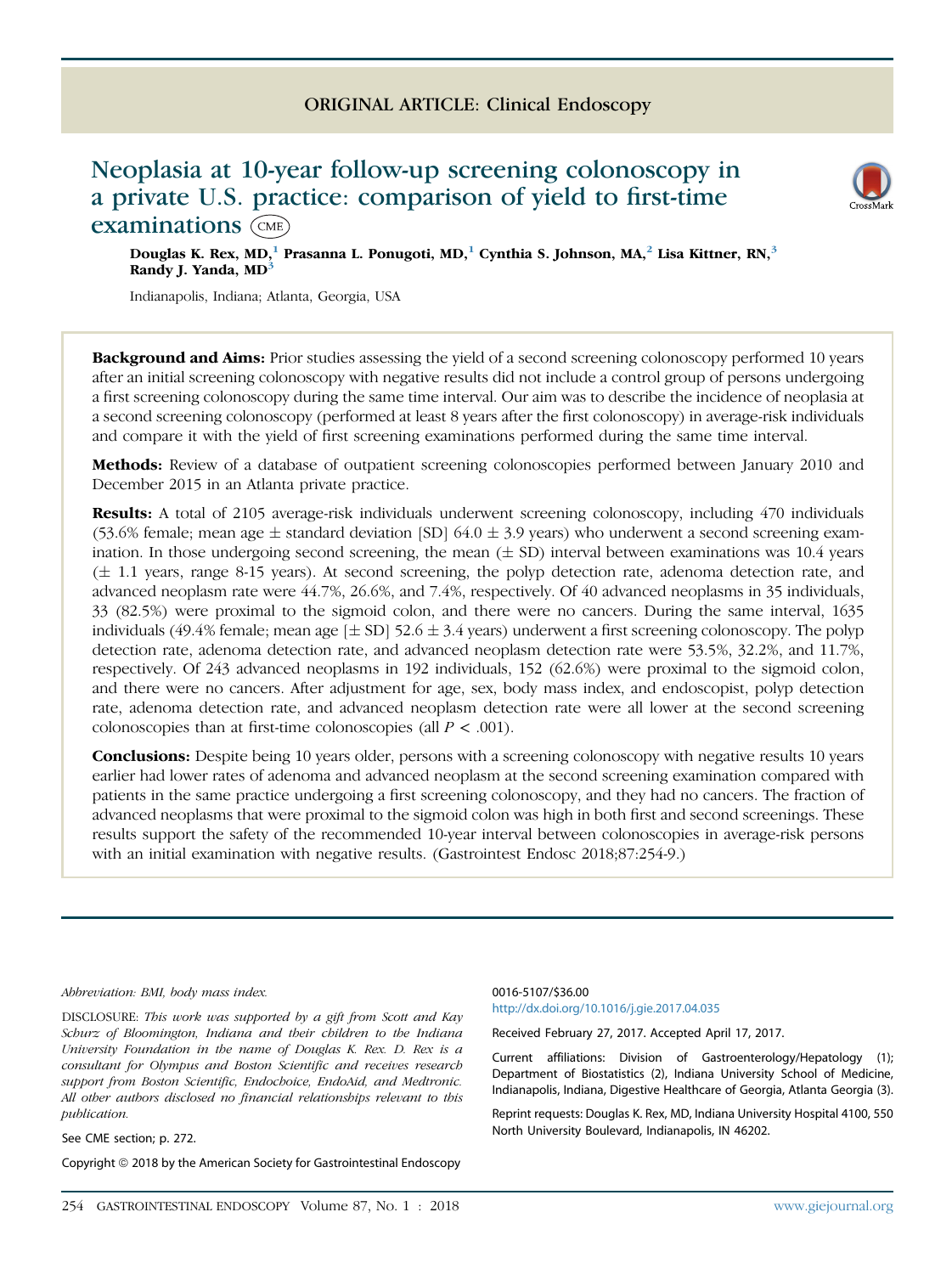Since colonoscopy was first endorsed for average-risk screening in  $1997$  $1997$ ,<sup>1</sup> the recommended interval between colonoscopies for average-risk persons who had an initial examination with negative results has been 10 years in all guidelines. Confidence in this recommendation has been undermined in the perspective of some practitioners by the numerous reports of colorectal cancer occurring after a colonoscopy that apparently had cleared the colon of neoplasia.<sup>[2-8](#page-5-0)</sup> Awareness of these interval cancers likely contributes to the performance of screening colonoscopy at 5-year intervals by some practitioners.<sup>[9](#page-5-0)</sup> However, despite the current detailed understanding of the variable detection skills of colonoscopists for both adenomas and serrated lesions $10,11$  and the imperfect protection of colonoscopy against colorectal cancer, available evidence suggests that the recommended 10-year interval is safe and appropriate. For example, the yield of advanced lesions and cancers is very low when colonoscopy is repeated in average-risk persons 5 years after an initial examination with negative results, $12,13$  and a case-control study found that a screening colonoscopy with negative results provides substantial pro-tection against colorectal cancer for at least 20 years.<sup>[14](#page-5-0)</sup>

A previous single-center observational study described the incidence of neoplasia at a second screening colonos-copy 10 years after an examination with negative results.<sup>[15](#page-5-0)</sup> In that study of 378 individuals, 38.1% had 1 or more conventional adenomas, and only 3.4% had an advanced neoplasm.

In the current study, we extended the observations of the yield of a second screening colonoscopy 10 years after an examination with negative results. Compared with the first study, $15$  the current study is larger, describes the yield of second screening in a U.S. private practice rather than an academic institution, and includes a control group of persons undergoing a first screening colonoscopy during the same time period and by the same colonoscopists, thereby allowing a comparison of the yield of first versus second screenings.

### MATERIALS AND METHODS

This was a retrospective review of colonoscopies performed at an outpatient endoscopy unit in a private practice in Atlanta between January 2010 and December 2015. Eligible patients were aged at least 50 years at the baseline examination, had screening listed as the indication, and had a complete examination to the cecum with the bowel preparation listed as fair, good, or excellent and/or with Boston Bowel Preparation Scale scores of 6 to 9. Because the data were acquired in Atlanta and were deidentified for analysis, the Institutional Review Board at Indiana University waived review of the study.

All of the procedures in the study were performed at 1 ambulatory surgery center. The patient population served by the ambulatory surgery center is approximately 15% African American, and the remainder of the patients are largely white. The patients are uniformly insured (either private insurance and/or Medicare). The database was created retrospectively by technical support personnel in Atlanta for quality assessments. Provation (Provation Medical, Minneapolis, Minn) was introduced in the ambulatory surgery center in 1999 as the endoscopic report generating system for the center. Provation was searched by its key word search function to identify screening procedures. Endoscopist, patient demographics, and polyp findings were determined from Provation reports. When a patient was identified, the patient's chart was reviewed to identify polyp pathology. The nurse's notes documented the patient's height and weight. These were entered into [bmi-calculator.net](http://bmi-calculator.net) to determine body mass index (BMI). The deidentified database was coded for endoscopist and sent to Indianapolis for analysis.

Individuals undergoing a second screening examination during the study period had undergone a baseline screening examination in the same practice between January 2002 and December 2007 and had either no colorectal polyps or had only hyperplastic polyps <10 mm in size in the rectum or sigmoid colon identified during the baseline colonoscopy. The second examination occurred a minimum of 8 years after the first examination. The same 12 gastroenterologists performed both the first and the second screenings.

Conventional adenomas included tubular, tubulovillous, and villous adenomas. Serrated class lesions included hyperplastic polyps, sessile serrated polyps (synonymous with sessile serrated adenomas), and traditional serrated adenomas. Advanced neoplasms were defined as adenomas with villous elements, high-grade dysplasia, or size  $\geq$ 10 mm or sessile serrated polyps  $\geq$  10 mm in size or with cytologic dysplasia, or traditional serrated adenomas  $\geq$ 10 mm in size. The database for the study recorded age, sex, polyp findings (size, location, and pathology), and BMI.

## Statistical methods

Chi-square tests were used to compare polyp, adenoma, and advanced neoplasm rates between the groups. A Wilcoxon rank sum  $t$  test was done to compare adenomas per colonoscopy between the groups. Multivariable logistic and linear regression was used to determine whether the groups' differences persisted after we adjusted for age, BMI, and endoscopist. Because the number of adenomas per colonoscopy is highly positively skewed, the square root of number of colonoscopies was used in the multivariable linear regression. Although the square root is still positively skewed, the residuals were examined and were approximately normally distributed.

## RESULTS

A total of 2105 individuals underwent screening colonoscopy during the study interval, of which 470 individuals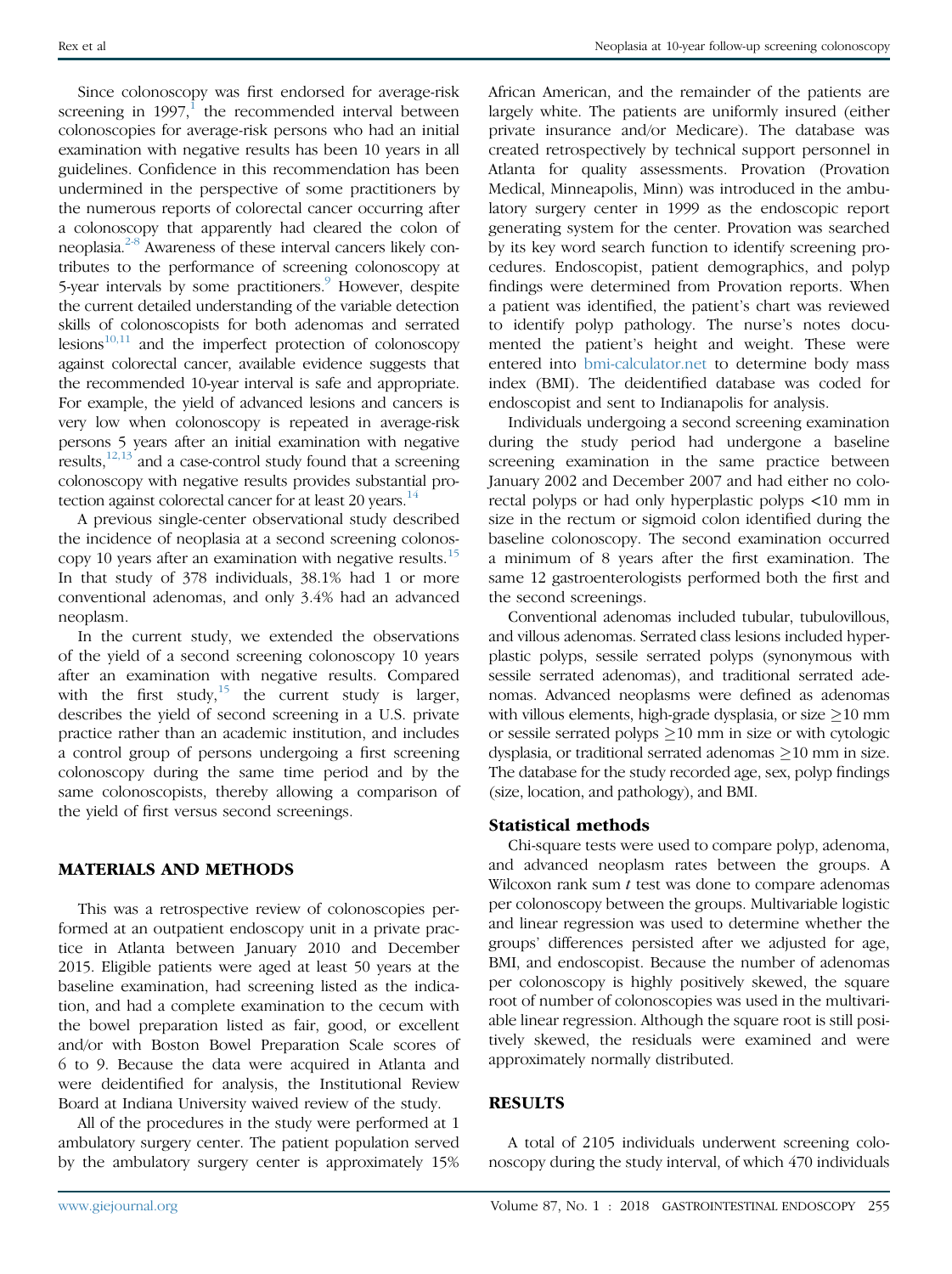#### TABLE 1. Patient demographics

|                                                              | Second screening group                                    |                                                                              |                             |                                                           |  |
|--------------------------------------------------------------|-----------------------------------------------------------|------------------------------------------------------------------------------|-----------------------------|-----------------------------------------------------------|--|
|                                                              | <b>Patients without polyps</b><br>at baseline examination | Patients with distal hyperplastic<br>polyps at baseline examination<br>Total |                             | Initial screening<br>group                                |  |
|                                                              | $n = 440$                                                 | $n = 30$                                                                     | $n = 470$                   | $n = 1635$                                                |  |
| Sex, no. (%)                                                 |                                                           |                                                                              |                             |                                                           |  |
| Male                                                         | 205(46.6)                                                 | 13(43.3)                                                                     | 218 (46.4)                  | 827 (50.6)                                                |  |
| Female                                                       | 235 (53.4)                                                | 17(56.7)                                                                     | 252 (53.6)                  | 808 (49.4)                                                |  |
| Age at initial colonoscopy,<br>mean $(\pm$ SD), range, y     | 53.5 ( $\pm$ 3.6), 50-67                                  | 54.3 ( $\pm$ 4.1), 50-66                                                     | 53.5 ( $\pm$ 3.7), 50-67    | 52.6 ( $\pm$ 3.9), 50-81                                  |  |
| Age at second colonoscopy,<br>mean $(\pm$ SD), range, y      | 63.9 ( $\pm$ 3.8), 59-80                                  | 64.3 ( $\pm$ 4.3), 59-76                                                     | 64.0 ( $\pm$ 3.9), 59-80    | N/A                                                       |  |
| Interval between colonoscopies,<br>mean $(\pm$ SD), range, y | 10.5 ( $\pm$ 1.0), 8.0-15.0                               | 10.0 ( $\pm$ 1.1), 8.0-12.6                                                  | 10.4 ( $\pm$ 1.1), 8.0-15.0 | N/A                                                       |  |
| BMI, mean $(\pm$ SD), range                                  | 26.3 ( $\pm$ 2.2), 16.9-43.5                              | 27.3 ( $\pm$ 4.5), 17.0-36.9                                                 |                             | 26.4 ( $\pm$ 4.4), 16.9-43.5 26.9 ( $\pm$ 5.0), 16.6-57.5 |  |

SD, Standard deviation; BMI, body mass index; N/A, not applicable.

underwent a second screening colonoscopy at least 8 years after the initial examination, and 1635 individuals underwent their first screening examinations. Of the 470 individuals undergoing a second screening, 440 had no polyps at their baseline examinations, and 30 had only distal colon (rectum and/or sigmoid colon) hyperplastic polyps <10 mm in size.

#### Second screening group

The second screening group was 53.6% female, had a mean ( $\pm$  standard deviation [SD]) age of 64.0 ( $\pm$  3.9) years (range 59-80 years). The mean  $(\pm$  SD) BMI was 26.4  $(\pm 4.4)$ . The mean  $(\pm SD)$  interval between examinations was  $10.4 \ (\pm 1.1)$  years (range 8.0-15.0 years) (Table 1).

There were 35 individuals (17 female) with 40 advanced neoplasms at the second examination, of which 33 (82.5%) were proximal to the sigmoid colon. The overall polyp detection rate, adenoma detection rate, adenomas per colonoscopy, and advanced neoplasm detection rate at the second examination were 44.7%, 26.6%, 0.44, and 7.4%, respectively. The adenoma detection rate was 25.7% in patients with no baseline polyps and 40.0% in patients with distal colon hyperplastic polyps at the baseline colonoscopy [\(Table 2\)](#page-3-0). No cancers were identified. Among 363 patients with at least 10 years between examinations, the polyp detection rate, adenoma detection rate, adenomas per colonoscopy, and advanced neoplasm detection rate were 46.6%, 27.8%, 0.47, and 8.0%, respectively.

Multivariable logistic regression showed that a higher BMI was associated with a higher risk of adenoma at a second screening colonoscopy (odds ratio [OR] 1.44; 95% confidence interval [CI], 1.12-1.84) for each 5-point increase in BMI [\(Table 3](#page-3-0)).

#### Initial screening group

Among 1635 patients who underwent initial screening colonoscopy (the screening colonoscopy control group) during the study period, the mean  $(\pm SD)$  age was 52.6  $(\pm 3.4)$  years (range 50-81 years), and 808 (49.4%) were women. The mean  $(\pm S)$  BMI was 26.9 ( $\pm$  5.0) (Table 1). The polyp detection rate, adenoma detection rate, adenomas per colonoscopy, and advanced neoplasm detection rate were 53.5%, 32.2%, 0.54, and 11.7%, respectively [\(Table 2\)](#page-3-0). There were 192 individuals (85 female) with 243 advanced neoplasms, of which 152 (62.6%) were proximal to the sigmoid colon. There were no cancers.

On multivariable analysis, BMI was significantly associated with the presence of adenomas. For each 5-point increase in BMI in the first screening colonoscopy group, the odds for adenoma increased by 1.26 (95% CI, 1.13-1.41). Each 5-point increase in BMI was associated with a 1.20 increased risk of advanced neoplasm (95% CI, 1.03-1.39) [\(Table 3](#page-3-0)).

#### Group comparisons

Univariate analysis of the yield of polyps, adenomas, advanced neoplasms, and adenomas per colonoscopy indicated that each of these endpoints was higher in the control group undergoing first-time screening compared with patients undergoing second screening. These differences all persisted after logistic regression to control for the effects of sex, age, BMI, and endoscopist (10 of the 12 endoscopists with >50 procedures were included in the analysis) ([Table 4\)](#page-4-0).

We qualitatively examined multiple subpopulations of second screening patients in an attempt to identify a subgroup with either zero or an extremely low risk of advanced neoplasia at the second colonoscopy. Although age, sex, and BMI were all associated with neoplasia, we did not identify any such subgroup (data not shown).

#### DISCUSSION

In this report, we demonstrated that the yield of a second screening colonoscopy in 470 patients who had a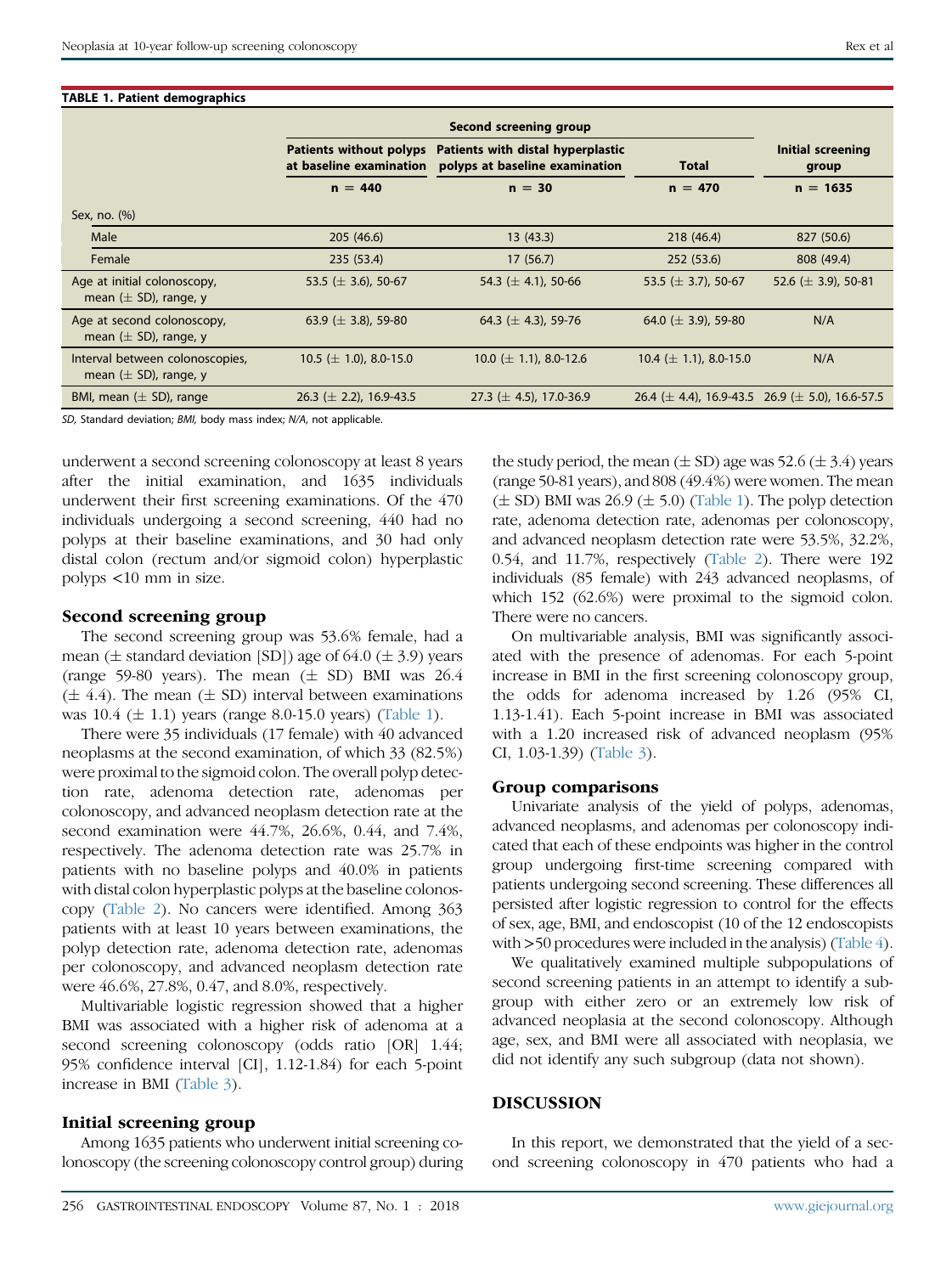|                                             | Second screening group                             |                                                                     |              |            |
|---------------------------------------------|----------------------------------------------------|---------------------------------------------------------------------|--------------|------------|
|                                             | Patients without polyps at<br>baseline examination | Patients with distal hyperplastic<br>polyps at baseline examination | <b>Total</b> |            |
| No. of patients                             | $n = 30$<br>$n = 440$                              |                                                                     | $n = 470$    | $n = 1635$ |
| Yield by patient, no. $(\%)\dagger$         |                                                    |                                                                     |              |            |
| Patients with $>1$ polyp                    | 192 (43.6)                                         | 18(60.0)                                                            | 210(44.7)    | 875 (53.5) |
| Patients with $>1$ adenoma                  | 113(25.7)                                          | 12(40.0)                                                            | 125 (26.6)   | 526 (32.2) |
| Patients with $>1$ advanced neoplasm        | 34(7.7)                                            | 1(2.9)                                                              | 35(7.4)      | 192 (11.7) |
| Men with $>1$ adenoma                       | 65 (31.7)                                          | 6(46.2)                                                             | 71 (32.6)    | 309 (37.4) |
| Women with $\geq$ 1 adenoma                 | 48 (20.4)                                          | 6(35.3)                                                             | 54 (21.4)    | 217(26.9)  |
| Total no. of lesions detected               | $n = 334$                                          | $n = 33$                                                            | $n = 367$    | $n = 1718$ |
| Histology of lesions detected, no. $(\%)$ : |                                                    |                                                                     |              |            |
| Tubular adenoma                             | 185 (55.4)                                         | 20(60.6)                                                            | 205 (55.9)   | 839 (48.8) |
| Tubulovillous adenoma                       | 2(0.6)                                             | 0(0.0)                                                              | 2(0.5)       | 38(2.2)    |
| Hyperplastic polyp                          | 66 (19.8)                                          | 9(27.3)                                                             | 75 (20.4)    | 387 (22.5) |
| Benign mucosa                               | 31(9.3)                                            | 2(6.1)                                                              | 33(9.0)      | 211(12.3)  |
| Sessile serrated polyp                      | 46 (13.8)                                          | 2(6.1)                                                              | 48 (13.1)    | 218 (12.7) |
| Other polyp                                 | 4(1.2)                                             | 0(0.0)                                                              | 4(1.1)       | 14(0.8)    |
| Traditional serrated adenoma                | 0(0.0)                                             | 0(0.0)                                                              | 0(0.0)       | 11(0.6)    |

#### <span id="page-3-0"></span>TABLE 2. Yield of screening colonoscopy in the first and second screening groups\*

\*No. of patients with at least 1 lesion of different types and total number of lesions detected according to histology.

yNo. of patients (%).

zNo. of lesions with designated pathology (% of all lesions detected that had the designated pathology).

| TABLE 3. Within-group multivariable associations with conventional adenomas and advanced neoplasms |           |                 |         |  |
|----------------------------------------------------------------------------------------------------|-----------|-----------------|---------|--|
|                                                                                                    | <b>OR</b> | 95% CI          | P value |  |
| Second screening group-conventional adenoma                                                        |           |                 |         |  |
| Age (10-y increase)                                                                                | 2.52      | $(1.44 - 4.42)$ | .001    |  |
| Sex (men vs women)                                                                                 | 1.79      | $(1.12 - 2.88)$ | .015    |  |
| BMI (5-point increase)                                                                             | 1.44      | $(1.12 - 1.84)$ | .005    |  |
| Initial screening group-conventional adenoma                                                       |           |                 |         |  |
| Age (10-y increase)                                                                                | 1.09      | $(1.06 - 1.13)$ | < .001  |  |
| Sex (men vs women)                                                                                 | 1.58      | $(1.26 - 1.98)$ | < .001  |  |
| BMI (5-point increase)                                                                             | 1.26      | $(1.13 - 1.41)$ | < .001  |  |
| Initial screening group-advanced neoplasm                                                          |           |                 |         |  |
| Age (10-y increase)                                                                                | 1.10      | $(1.06 - 1.14)$ | < .001  |  |
| Sex (men vs women)                                                                                 | 1.29      | $(0.93 - 1.78)$ | .127    |  |
| BMI (5-point increase)                                                                             | 1.20      | $(1.03 - 1.39)$ | .020    |  |

OR, Odds ratio; CI, confidence interval; BMI, body mass index.

screening colonoscopy with negative results at least 8 years and an average of 10.4 years earlier was 0% for cancer and lower for adenomas and advanced neoplasms than firsttime screening colonoscopies. This was true even though patients were 10 years older than first-time screening patients, and increasing age is strongly associated with colorectal adenomas and cancer. Thus, patients with a colonoscopy with negative results appear to be selected for a lower risk of colorectal neoplasia. Our results indicate that the current recommendation for colonoscopy every 10 years in persons with initial examinations with negative results is safe and appropriate. For both first and second screening colonoscopies, the majority of advanced lesions was in the proximal colon, increasing the rationale for screening by colonoscopy. This finding also was observed for second screening examinations in a previously pub-lished study.<sup>[15](#page-5-0)</sup>

Our data suggest that women with normal BMIs are a candidate group to evaluate in larger studies of second screening examinations because they might be candidates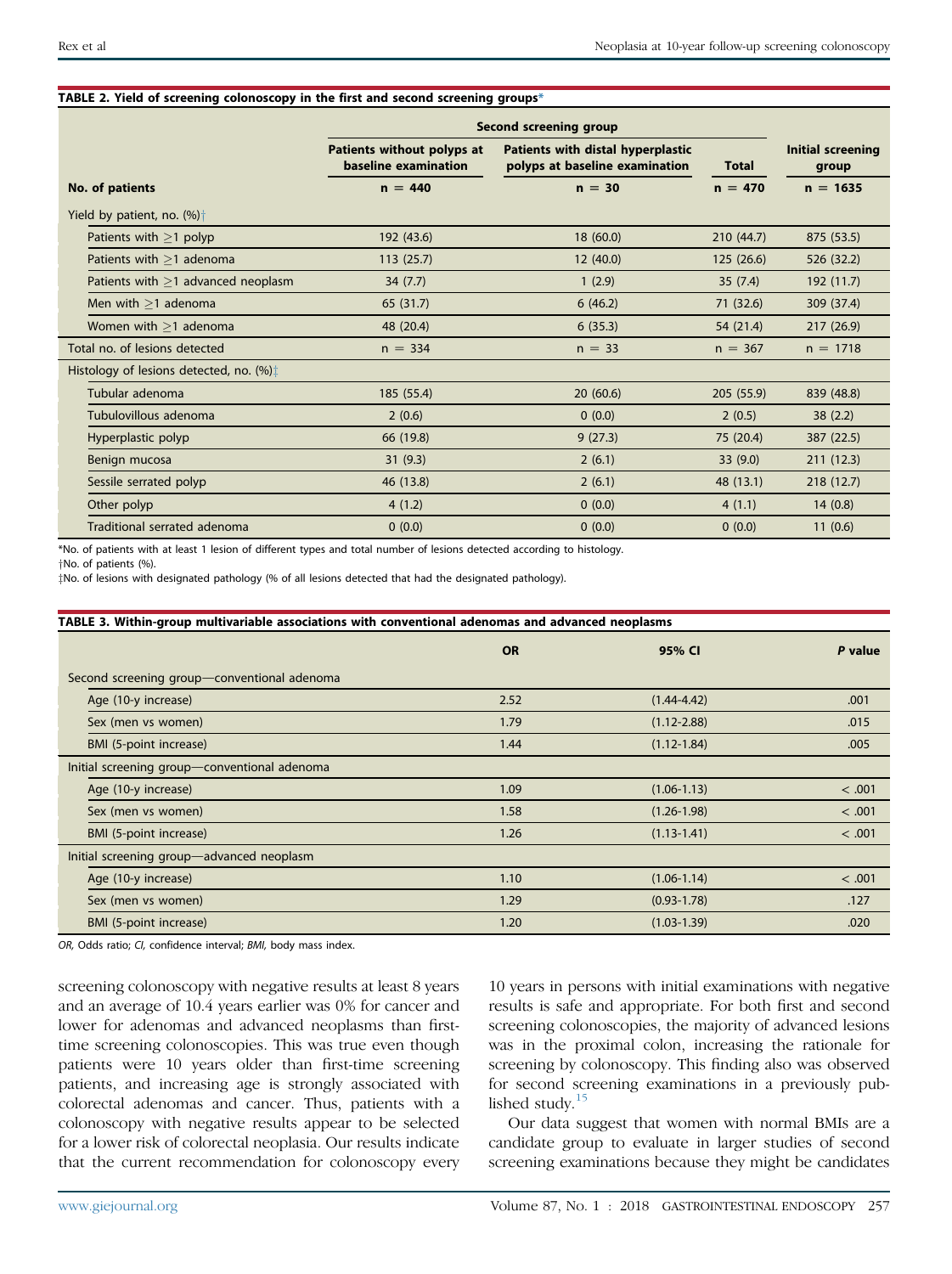<span id="page-4-0"></span>

| TABLE 4. Between-group comparisons of lesion yields in patients undergoing second versus initial screening colonoscopies |                                        |                                   |                                            |                             |                                      |
|--------------------------------------------------------------------------------------------------------------------------|----------------------------------------|-----------------------------------|--------------------------------------------|-----------------------------|--------------------------------------|
|                                                                                                                          | <b>Second screening</b><br>$(n = 470)$ | Initial screening<br>$(n = 1635)$ | OR (95% CI)<br>initial vs second screening | Univariate group<br>P value | <b>Multivariate group</b><br>P value |
| <b>PDR</b>                                                                                                               | 44.7%                                  | 53.5%                             | $2.99(2.00-4.45)$                          | < .001                      | < .001                               |
| <b>ADR</b>                                                                                                               | 26.6%                                  | 32.2%                             | $3.09(2.07-4.63)$                          | .021                        | < .001                               |
| <b>APC</b>                                                                                                               | 0.44                                   | 0.54                              |                                            | .024                        | < .001                               |
| <b>ANR</b>                                                                                                               | 7.4%                                   | 11.7%                             | 4.55 (2.61-7.91)                           | .008                        | < .001                               |

OR, Odds ratio; CI, confidence interval; PDR, polyp detection rate (% of patients with  $\geq 1$  polyp); ADR, adenoma detection rate (% of patients with  $\geq 1$  adenoma); APC, adenomas per colonoscopy; ANR, advanced neoplasm rate (% of patients with  $> 1$  advanced neoplasm).

for colonoscopy examinations at intervals >10 years after an initial examination with negative results. Additional study is needed to evaluate this suggestion.

The main result in our study is that the observed incidence of adenomas and advanced neoplasms at a second screening 10 years after a baseline examination with negative results is lower than the yield of first-time screening colonoscopy, even though patients are 10 years older. A previous single-center report in 378 persons undergoing screening colonoscopy after an initial examination with negative results found an incidence of advanced neoplasms of 3.4% but did not include a control group of patients undergoing initial screening colonoscopy during the same time interval. $^{15}$  $^{15}$  $^{15}$  A study from the Clinical Outcomes Research Initiative database reported that the incidence of polyps >9 mm at 7 to <10 years after an initial baseline screening colonoscopy with negative results was 4.4%. However, 42.3% of the population had a family history of colorectal cancer or polyps, 13.6% initially underwent colonoscopy for a fecal blood test with positive results, 36.5% had symptoms or screening tests with positive results as the indication for the second colonoscopy, and there was no control group undergoing first-time screening in the same time period.<sup>[16](#page-5-0)</sup> A small study of patients with an index colonoscopy with negative results found that the rate of advanced lesions in patients undergoing repeat colonoscopy at 6 to 10 years was 3.6%, which was not different from the incidence of 7% for repeat colonoscopies at 5 years  $(P = .15)$ . However, no control group of patients undergoing first-time screening colonoscopy in the same time interval was included. $17$ 

This study has several limitations. First, the number of persons undergoing a second screening colonoscopy was lower than that of those undergoing a first screening colonoscopy, suggesting that selection bias might result in important differences between the 2 groups of patients. Thus, patients presenting for a second colonoscopy might lead a healthier lifestyle and generally interact more frequently with the health care system. However, in screening studies, patient age, sex, smoking status, and obesity are the main determinants of adenoma prevalence.[18](#page-5-0) Willingness to undergo screening has never been shown to be a predictor of neoplasia prevalence.

Second, the study is underpowered to evaluate some relevant outcomes, particularly colorectal cancer, and to evaluate predictors of advanced lesions in a multivariable regression. The overall lower rates of adenomas and advanced lesions at the second examination compared with the first screening colonoscopy, despite the older age at the second screen, seems to be the relevant result of the study. Increasing age has always been a powerful predictor of colorectal neoplasia in screening populations. The low rate of neoplasia in the second screening group in this study, despite their older age compared with patients undergoing a first-time screening, is evidence of the powerful negative predictive value of a normal colonoscopy. Additional studies to evaluate specific predictors of advanced lesions at a second screening colonoscopy will be needed. Third, as a single-center study, generalizability of the results is uncertain. Fourth, we did not have data on a number of factors that might predict the incidence of precancerous lesions at a second screening colonoscopy, including use of aspirin and nonsteroidal anti-inflammatory drugs, family history, smoking status, bowel preparation scores at the baseline colonoscopy, or comorbidities such as diabetes. Finally, we did not have complete follow-up of the initial cohort, and patients may have developed cancer detected at earlier symptomatic examinations at outside centers or had second screening colonoscopies at other centers. This does not negate the important observation that patients remaining asymptomatic 10 years after an initial screening colonoscopy with negative results have a lower rate of colorectal neoplasia than patients who are 10 years younger and are undergoing a first-time screening.

In conclusion, our study demonstrates that the yield of a second screening colonoscopy 10 years after an initial examination with negative results is lower than the yield of first-time screening and supports the current recommendation of screening colonoscopy at 10-year intervals.

#### **REFERENCES**

1. [Winawer S, Fletcher R, Miller L, et al. Colorectal cancer screening:](http://refhub.elsevier.com/S0016-5107(17)31860-6/sref1) [clinical guidelines and rationale. Gastroenterology 1997;112:594-642](http://refhub.elsevier.com/S0016-5107(17)31860-6/sref1).